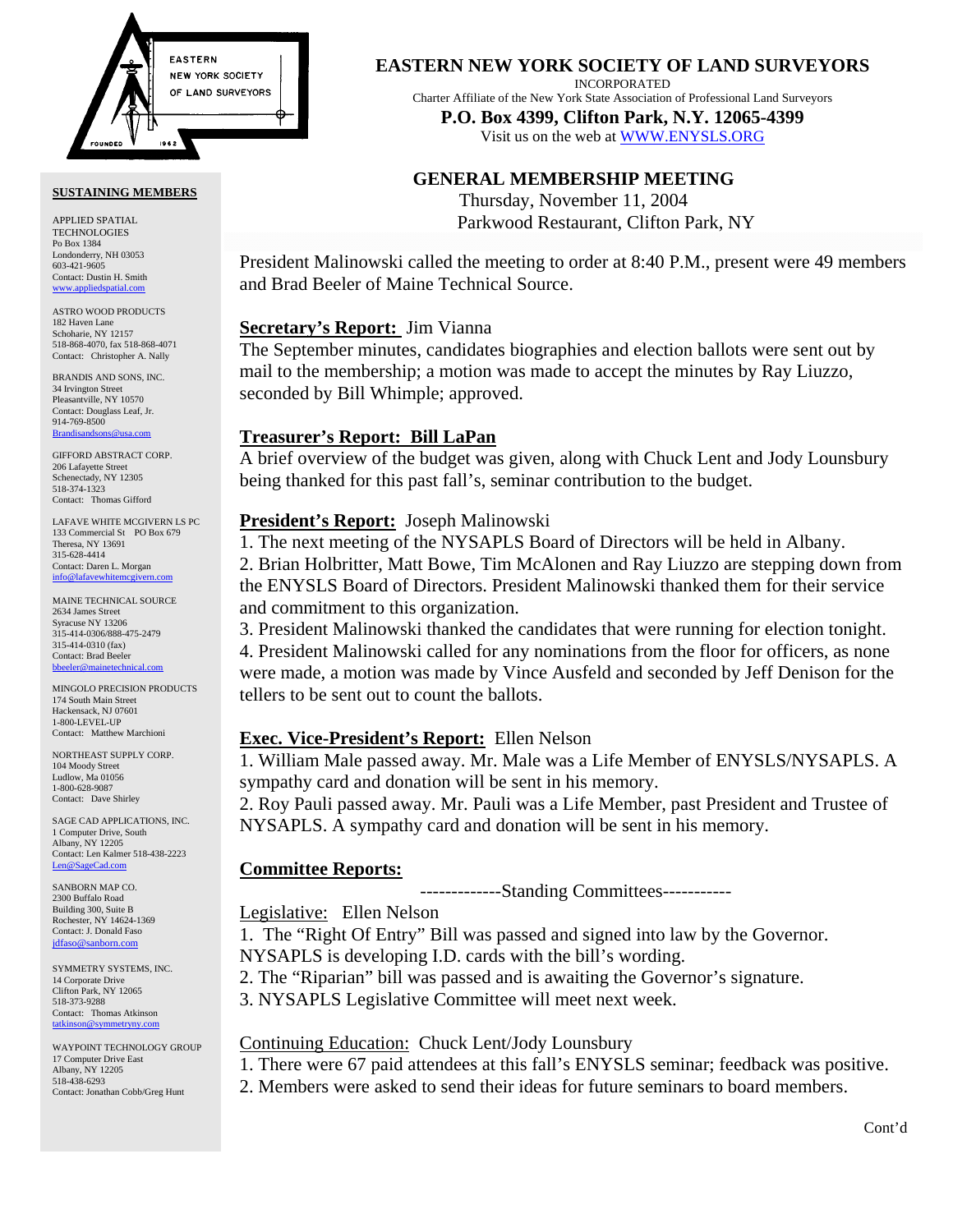#### **SUSTAINING MEMBERS**

APPLIED SPATIAL **TECHNOLOGIES** Po Box 1384 Londonderry, NH 03053 603-421-9605 Contact: Dustin H. Smith www.applied

ASTRO WOOD PRODUCTS 182 Haven Lane Schoharie, NY 12157 518-868-4070, fax 518-868-4071 Contact: Christopher A. Nally

BRANDIS AND SONS, INC. 34 Irvington Street Pleasantville, NY 10570 Contact: Douglass Leaf, Jr. 914-769-8500 [Brandisandsons@usa.com](MAILTO:brandisandsons@usa.com)

GIFFORD ABSTRACT CORP. 206 Lafayette Street Schenectady, NY 12305 518-374-1323 Contact: Thomas Gifford

LAFAVE WHITE MCGIVERN LS PC 133 Commercial St PO Box 679 Theresa, NY 13691 315-628-4414 Contact: Daren L. Morgan info@lafavewhiter

MAINE TECHNICAL SOURCE 2634 James Street Syracuse NY 13206 315-414-0306/888-475-2479 315-414-0310 (fax) Contact: Brad Beeler [bbeeler@mainetechnical.com](MAILTO:bbeeler@mainetechnical.com)

MINGOLO PRECISION PRODUCTS 174 South Main Street Hackensack, NJ 07601 1-800-LEVEL-UP Contact: Matthew Marchioni

NORTHEAST SUPPLY CORP. 104 Moody Street Ludlow, Ma 01056 1-800-628-9087 Contact: Dave Shirley

SAGE CAD APPLICATIONS, INC. 1 Computer Drive, South Albany, NY 12205 Contact: Len Kalmer 518-438-2223 [Len@SageCad.com](MAILTO:Len@SageCad.com)

SANBORN MAP CO. 2300 Buffalo Road Building 300, Suite B Rochester, NY 14624-1369 Contact: J. Donald Faso [jdfaso@sanborn.com](mailto:jdfaso@sanborn.com)

SYMMETRY SYSTEMS, INC. 14 Corporate Drive Clifton Park, NY 12065 518-373-9288 Contact: Thomas Atkinson [tatkinson@symmetryny.com](mailto:tatkinson@symmetryny.com)

WAYPOINT TECHNOLOGY GROUP 17 Computer Drive East Albany, NY 12205 518-438-6293 Contact: Jonathan Cobb/Greg Hunt

Membership: Ellen Nelson

1. New regular member Mark Delor, LS was recognized.

#### Scholarship: Ellen Nelson/Brian Holbritter

1. A trip is being planned to visit this year's applicants for scholarships.

#### Program:

1. A request was received from the Warren County GIS department to present at a future meeting their new services. President Malinowski will contact them to review. 2. Members are encouraged to submit topics to the board for future meeting presentations.

#### Public Relations: Jim Vianna

1. This year's Home Show will be held on February 4,5 & 6. A sign up sheet will be passed around at the January membership meeting for show volunteers. ENYSLS will also be hosting a 45-minute seminar each day of the show, detailing the benefits of having a survey performed.

---- Temporary Committees ----

Conference Committee 2005: Ellen Nelson

1. Volunteers are needed to help with this year's conference. Proctors, registration and help with the historic exhibits will be needed. (*A sign up sheet has been included with these minutes*). Contact Ellen Nelson with availability.

2. Entertainment and program content have been finalized. Brian Magee is working on gift boxes.

#### Nominating Committee:

1. Brian Magee, Chuck Lent, Kurt Heiss and Bruce Wells were thanked for developing this year's large list of candidates for elections.

#### **Unfinished Business:**

1. Details are being worked out for honoring Verplank Colvin with a plaque in Albany at his birthplace. The cost of the plaque will be around \$800. Printing will take place over the winter with the goal of setting it in the spring. Contact President Malinowski with plaque wording ideas.

2. Assemblyman Jack McEneny will be presented with a membership to the Colvin Crew. 3. Charlie Hartnett asked the members to talk about their experiences.

#### **New Business:**

1. Brad Beeler from Maine Technical Source gave an informative presentation on robotic/reflectorless instruments.

2. Jim Vianna asked for members that currently receive their minutes by regular mail to consider getting them via e-mail.

----- ELECTIONS -----

3. The tellers reported back, that after counting the ballots, the following individuals were elected to a three-year term on the ENYSLS Board of Directors:

 1. Senior Members; Bill Darling, Charlie Hartnett, Bob Ihlenburg. There was one write in ballot received for Ray Liuzzo.

2. Associate Member: Wayne Wilson